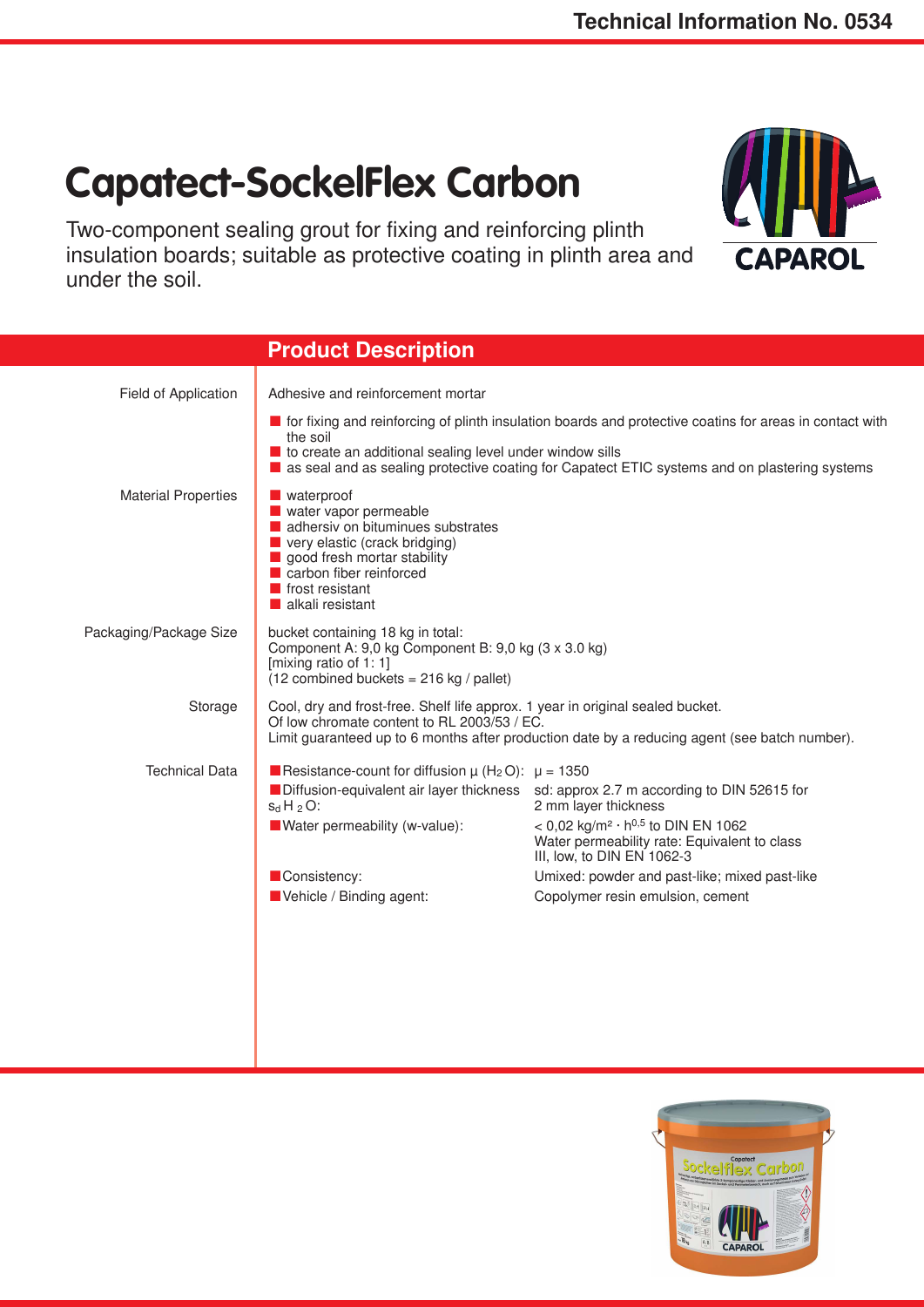|  |  | <b>Application</b> |  |  |
|--|--|--------------------|--|--|
|  |  |                    |  |  |
|  |  |                    |  |  |

| Suitable Substrates           | Masonry and concrete with or without plaster or paint (only on sound, clean and load-bearing<br>plaster or paint), plinth insulation boards and finished insulation systems.                                                                                                                                                                                                                                                      |  |  |  |  |
|-------------------------------|-----------------------------------------------------------------------------------------------------------------------------------------------------------------------------------------------------------------------------------------------------------------------------------------------------------------------------------------------------------------------------------------------------------------------------------|--|--|--|--|
| Substrate Preparation         | Substances and impurities that may prevent good adhesion must be removed, such as form oil.<br>Sharp mortar burrs, cavities, unsound parts and flaking paints respectively plaster coatings have to be<br>removed. Repair to match the surrounding surface if necessary.<br>Highly absorbent, sanding or chalking surfaces should be cleaned thoroughly up to the solid<br>substance and prime with Sylitol Concentrate 111.      |  |  |  |  |
|                               | On-site prerequisite: Existing moisture sealing according to DIN 18195 (or local regulations), adapted<br>to the prevailing stresses and containing a moisture barrier until about 30 cm above the ground level.                                                                                                                                                                                                                  |  |  |  |  |
| Preparation of Material       | Mix the pasty compound with the 3 bags of cement CEM I 32.5 just before use.<br>Stirr up with a suitable low-speed electric paddle until the mixture is free of lumps. Adjust to working<br>consistency by adding approx. 5% of tap water, when used for sealing coat.                                                                                                                                                            |  |  |  |  |
|                               | Never mix slightly hardened or stiff material with water (such a material is unusable).                                                                                                                                                                                                                                                                                                                                           |  |  |  |  |
| Consumption                   | Adhesive within ETICS: approx. 4.0 kg / $m2$<br>Reinforcement within ETICS: approx. 4.2 kg / $m2$ at nominal layer thickness 3 m<br>$\blacksquare$ Moisture protection than paint coat: approx. 1.0 kg / m <sup>2</sup><br><b>Moisture protection as grout coat: approx.</b> 1.4 kg / $m^2$ / per mm thick layer                                                                                                                  |  |  |  |  |
| <b>Application Conditions</b> | <b>Processing temperature</b> : $+ 5 \degree C$ to $+ 30 \degree C$ for material, substrate and ambient air during<br>application and curing. Do not apply in direct sunlight, during strong wind, fog, high relative humidity<br>and imminent rain or frost.<br>To protect the surface from rain cover the scaffolding or plinth area with tarpaulins during application<br>and curing.                                          |  |  |  |  |
| Drying/Drying Time            | The adhesive is completely dry and ready for stress after 2 - 3 days.<br>The reinforcing layer is surface-dry after 24 hours (at 20 ° C / 65% RH). Capatect SockelFlex Carbon<br>cures by hydration and physically, ie by evaporation of the mixing water. Especially in the cold season<br>and in high humidity a delayed drying is given.                                                                                       |  |  |  |  |
| <b>Tool Cleaning</b>          | Immediately after use with water.                                                                                                                                                                                                                                                                                                                                                                                                 |  |  |  |  |
| Application                   | Bonding of thermal insulation boards in the plinth area:<br>Apply Capatec-SockelFlex Carbon thoroughly with a 10 x 10 mm or 15 x 15 mm square-notched steel<br>trowel to the Capatect-Perimeterdämmplatte 115 (perimeter insulating board).<br>Using the "Bead-Point-Method": A bead of material (approx. 5 cm wide) surrounds the board and 3<br>blobs (palm of the hand sized) are to be applied in the middle of the board.    |  |  |  |  |
|                               | Adjust the thickness of applied material to the tolerances of the substrate, such that $\geq 40\%$ surface<br>area is in contact with adhesive.                                                                                                                                                                                                                                                                                   |  |  |  |  |
|                               | To avoid skinning, only as much adhesive may be applied as may be directly covered with insulation.                                                                                                                                                                                                                                                                                                                               |  |  |  |  |
|                               | Place the boards thoroughly from bottom to top touching each other (pressing together) and press on<br>thoroughly. The rows of insulating boards must be applied 50% staggered (offset) one beneath the<br>other. Avoid the penetration of adhesive into joints. Follow the alignment and vertical lines for<br>installation.<br><b>Reinforcement layer:</b>                                                                      |  |  |  |  |
|                               | Abrade surface irregularities of polystyrene boards butt joints (offset) and remove adherent dust.<br>Secure all edges/corners and reveals of windows with edge guard profiles. Apply diagonal<br>reinforcement fabric to the edges of openings and edge protection along window sides and building<br>corners.                                                                                                                   |  |  |  |  |
|                               | Apply the well prepaired mortar onto the thermal insulating boards in the width of the reinforcement<br>fabric strip. Press Capatect-Gewebe 650 (reinforcement fabric) very thoroughly with overlap of<br>approx.10 cm into the freshly applied reinforcement layer. Apply a subsequent layer of mortar, to<br>guarantee the complete embedding of fabrics. Provide for a total reinforcement layer thickness of<br>approx. 3 mm. |  |  |  |  |
|                               | Outside corners: When Capatect-Eckschutzschienen (edge guard profiles) are used, the fabric has to<br>overlap the edge/corner area for 10 cm. When Capatect-Gewebe-Eckschutz (edge reinforcement<br>fabric) is used, the fabric has to be applied only up to the edge/outside corner.                                                                                                                                             |  |  |  |  |
| Protective Filler Application | For trowel application: minimum thickness is 2 mm.<br>For brush application: Dilute Capatect-SockelFlex up to 10 % with tap water.<br>Always respect indicated consumption!                                                                                                                                                                                                                                                       |  |  |  |  |
|                               | Finishing coats in the ground area: Apply two coats up to 5 cm above the ground level. In the<br>perimeter area a dimpled sheet has to be applied on site to protect from damages.                                                                                                                                                                                                                                                |  |  |  |  |
| Sealing / Paint Finish        | Prime with Capatect Putzgrund 610 before finishing with a render. Following render are possible:<br>ThermoSan-Fassadenputz NQG, AmphiSilan-Fassadenputz, AmphiSilan- Fassadenputz Fine,<br>Capatect-Buntstein-Sockelputz, Capatect-Fassadenputz and Capatect-Fassadenputz Fine.                                                                                                                                                   |  |  |  |  |
|                               | Can also be painted with ThermoSan and AmphiSilan.                                                                                                                                                                                                                                                                                                                                                                                |  |  |  |  |